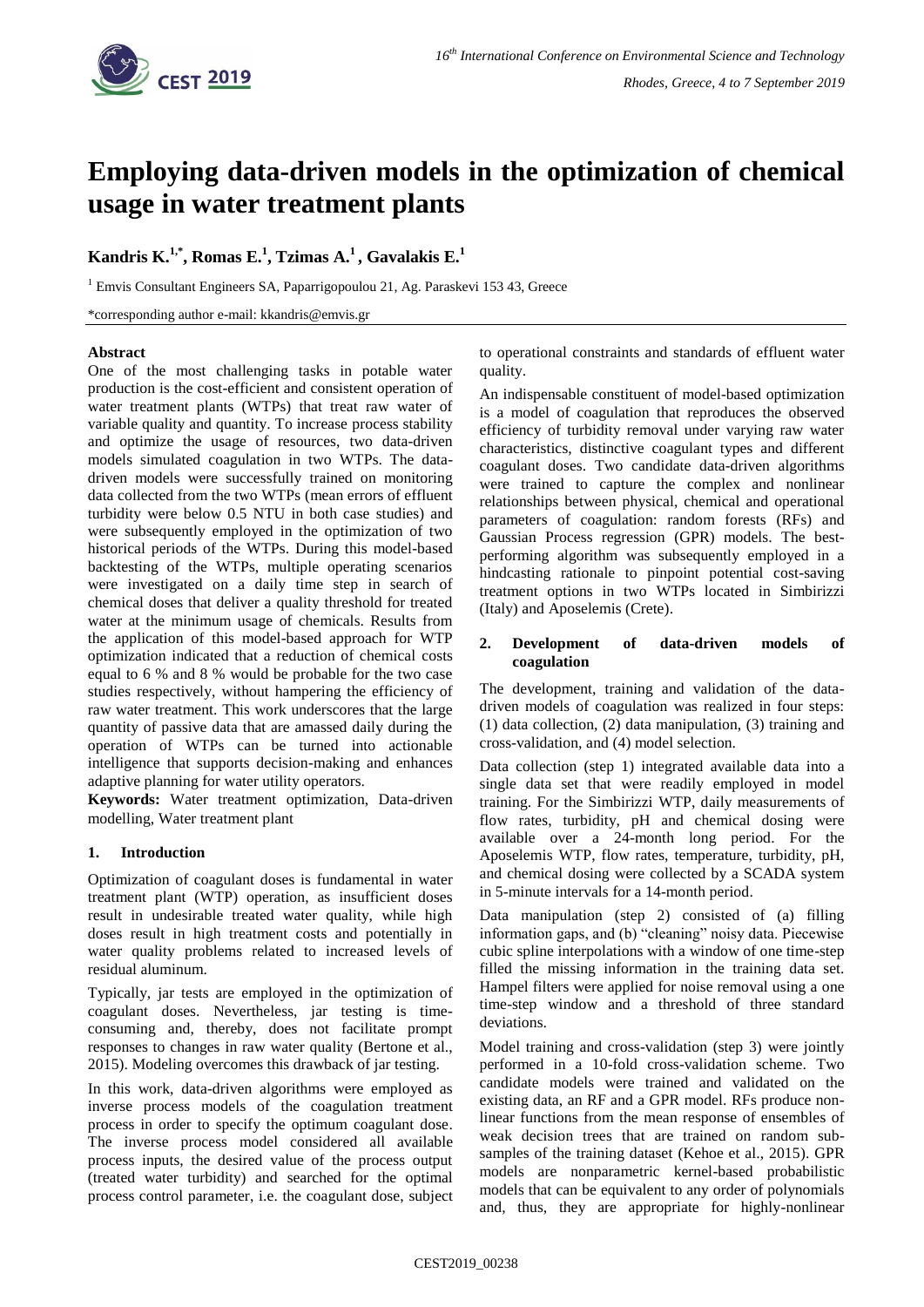functions with multiple extremes (Rasmussen, 2003). For both candidate models, a grid search method was used for their optimal formulation: (a) for RFs the size of the ensemble, the number of observations per leaf and the number of predictors at each node were investigated, (b) for GPR models we searched for the kernel function, the basis function, the noise variance and the hyperparameters that produce the best fit to the observed data.

Ultimately, model selection (step 4) was based on two performance metrics, the coefficient of determination  $(R^2)$ and the mean absolute errors (MAEs). The bestperforming model was employed as an inverse process model to search for the minimum coagulant doses that produce the target effluent turbidity, which was equal to the mean observed effluent turbidity of the two WTPs, i.e. 3.0 NTU for Simbirizzi and 1.3 NTU for Aposelemis.

#### **3. Results and Discussion**

Model training and validation indicated that GPR models and RFs were equally competent in predicting effluent turbidity in the two WTPs, but GPR models were marginally better (data not shown). In addition, GPR models provide a robust assessment of prediction uncertainty. Thus, they were subsequently used in process optimization. For the Simbirizzi WTP,  $R^2$  for the RF model was 0.52, while the respective value for the GPR model was 0.54. The latter accomplished a MAE equal to 0.45 NTU. For the Aposelemis WTP, 72% of the variability of the observed effluent turbidity was captured by the GPR model  $(R^2 = 0.72)$ ; the RF model accomplished an  $R^2$  of 0.70. The MAEs were 0.23 NTU and 0.25 NTU, respectively.

Inverse process modeling in the Simbirizzi WTP indicated that coagulant costs could have been 8% less for the historical 24-month period examined herein without a decline in coagulation performance (see Figure 1). In absolute terms, this reduction is equal to 57,300 kg polyaluminum chloride (PACl) and corresponds to 1,590 kg of CO<sup>2</sup> emissions. Model application proposed coagulant doses like those used in the WTP for most of the hindcasting period. Yet, for 37 days a cost reduction higher or equal to 500 kg/d could have been achieved. Cost reduction was achieved in two ways. On one hand, model application detected coagulant doses that achieve better turbidity removal combined with reduced cost. On the other hand, model application suggested doses that offered an acceptable performance decline combined with an inversely proportional cost reduction.



Figure 1. Observed versus simulated (a) coagulant dose and, (b) effluent turbidity for the coagulation stage of Simbirizzi WTP for a target effluent turbidity of 3.0 NTU.

Simulated turbidities are depicted as intervals of 95 % confidence.

In Aposelemis WTP, model application revealed that a chemical cost reduction of 6% could have been achieved for the 14-month period considered. Potential reduction of chemical dosing corresponds to nearly 300 kg of  $CO<sub>2</sub>$ emissions. The difference between model-based and observed doses is attributed to the potential reduction of alum doses (Figure 2c and 2d). Inverse process modeling proposed 16% lower alum doses, for the days that alum was supplied as a coagulant. The potential benefit achieved from alum optimization was mitigated when PACl was used as coagulant: modeling proposed nearly 5% higher PACl dosing compared to the actually added doses (Figure 2a and 2b). Nonetheless, increased dosing offered higher turbidity removal.



**Figure 2.** Observed versus simulated coagulant doses (a, c) and effluent turbidity (b, d) for the coagulation stage of Aposelemis WTP for a target effluent turbidity of 1.3 NTU. Simulated turbidities are depicted as an interval of 90 % confidence.

#### **4. Conclusions**

Data-driven models, i.e. GPR models and RFs, predicted satisfactorily effluent turbidity following coagulation under diverse coagulant doses, types and raw water characteristics in two WTPs. Mean turbidity errors were lower than 0.5 NTU, constituting, thus, model-based predictions adequate.

The GPR-based models of coagulation were employed in an inverse mode for the optimization of the respective process of Simbirizzi and Aposelemis WTPs. Modelbased optimization revealed that chemical usage can be reduced without hampering the efficiency of turbidity removal by the coagulation process, even in WTPs that already function in an optimization rationale.

This work underscored that the large quantity of passive data that are amassed daily during the operation of WTPs can be turned into actionable intelligence that supports decision-making and enhances adaptive planning for water utility operators. The modeling approach followed herein can be a part of a tool that improves chemical dosing and safeguards against spikes of critical water quality parameters. If this tool is integrated with forecasted raw water quality, it can enhance preparedness